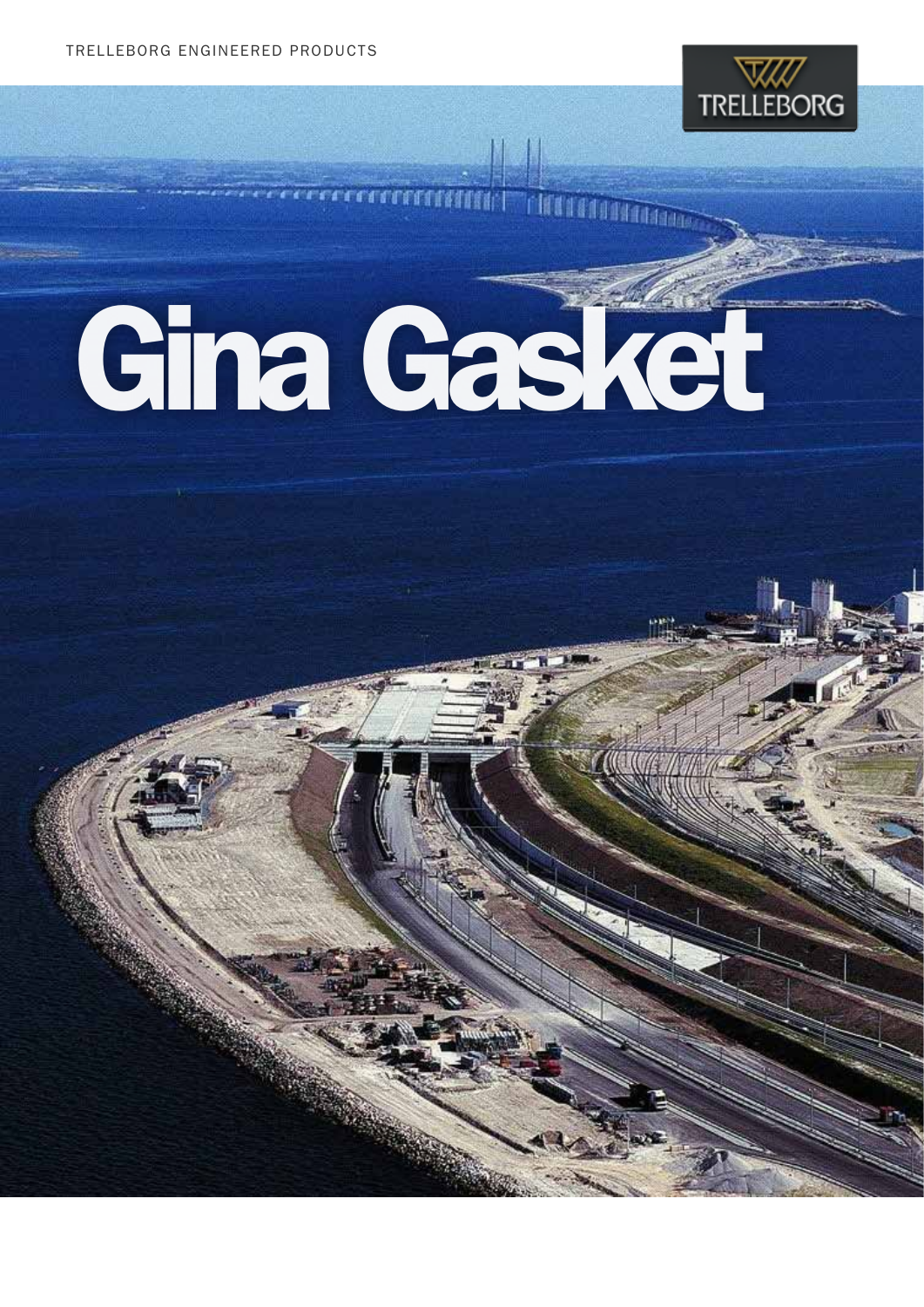# Introduction

The Gina gasket and Omega seal are used between the sectional elements of immersed tunnels to prevent water ingress due to external water pressure.

This combination of seals not only allows for sealing but also for the transfer of the hydrostatic loads and movements between the tunnel ends due to soil settlement, creep of concrete, temperature effects and if required earthquakes.

The designs are generally based on the expected tunnel lifetime of 100 years.

Trelleborg is the specialist in the design of Gina gaskets and Omega seals. Trelleborg not only supplies these seals, but upon request also offers site assistance during installation.

Since the early sixties Trelleborg has supplied a large number of seals for immersed traffic, cooling water, pipeline and cable tunnels in many countries all over the world.

This brochure provides technical information for the use and installation of the Gina gasket.



*Casting basin with tunnel elements - Piet Hein tunnel*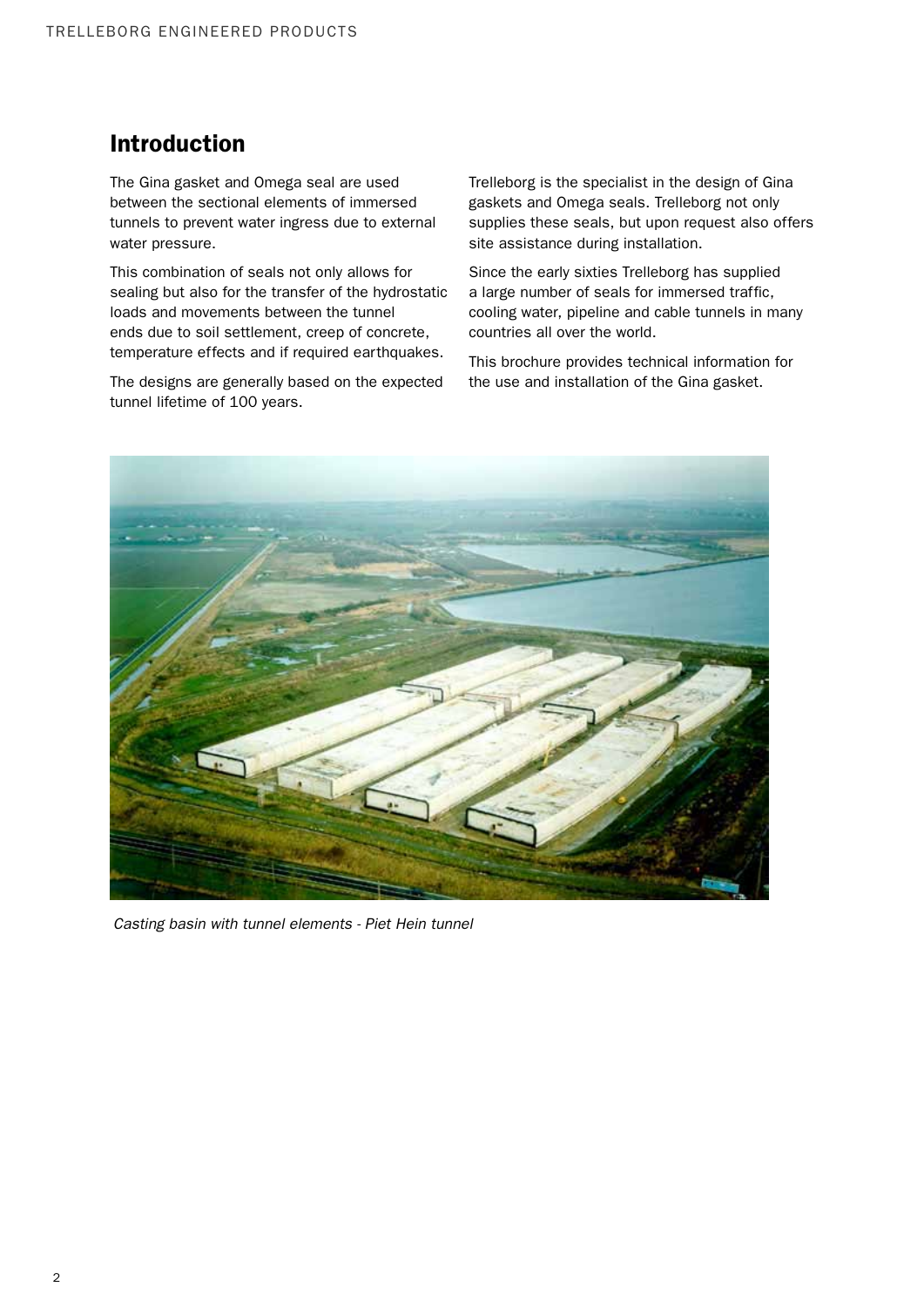# Applications of the GINA gasket

An immersed tunnel is normally constructed from structural concrete elements approximately 100- 150 meters long, which are manufactured in a casting basin or dry dock.

The tunnel elements are provided with temporary bulkheads at both ends to ensure that the element is watertight and capable of floating. On one end of each tunnel element, an endless Gina gasket is mounted. When manufacturing of the tunnel elements is completed, the dock is flooded and the elements floated.

Each element is towed to its final position and then immersed. The immersed tunnel element is then pulled firmly up against the preceding immersed element with hydraulic jacks.

The initial contact of the Gina should be accomplished using a low pulling force. When the Gina has full contact around the total circumference of the adjacent element, the water between the bulkheads is pumped out.

Due to pressure differential between the bulkheads and the hydrostatic pressure on the outside of the tunnel, the Gina profile compresses and seals the joint.

A secondary seal, the so called omega seal, is then clamped across the joint on the inside of the tunnel. In general the bulkheads are removed after approval of the pressure test between the Gina and Omega.

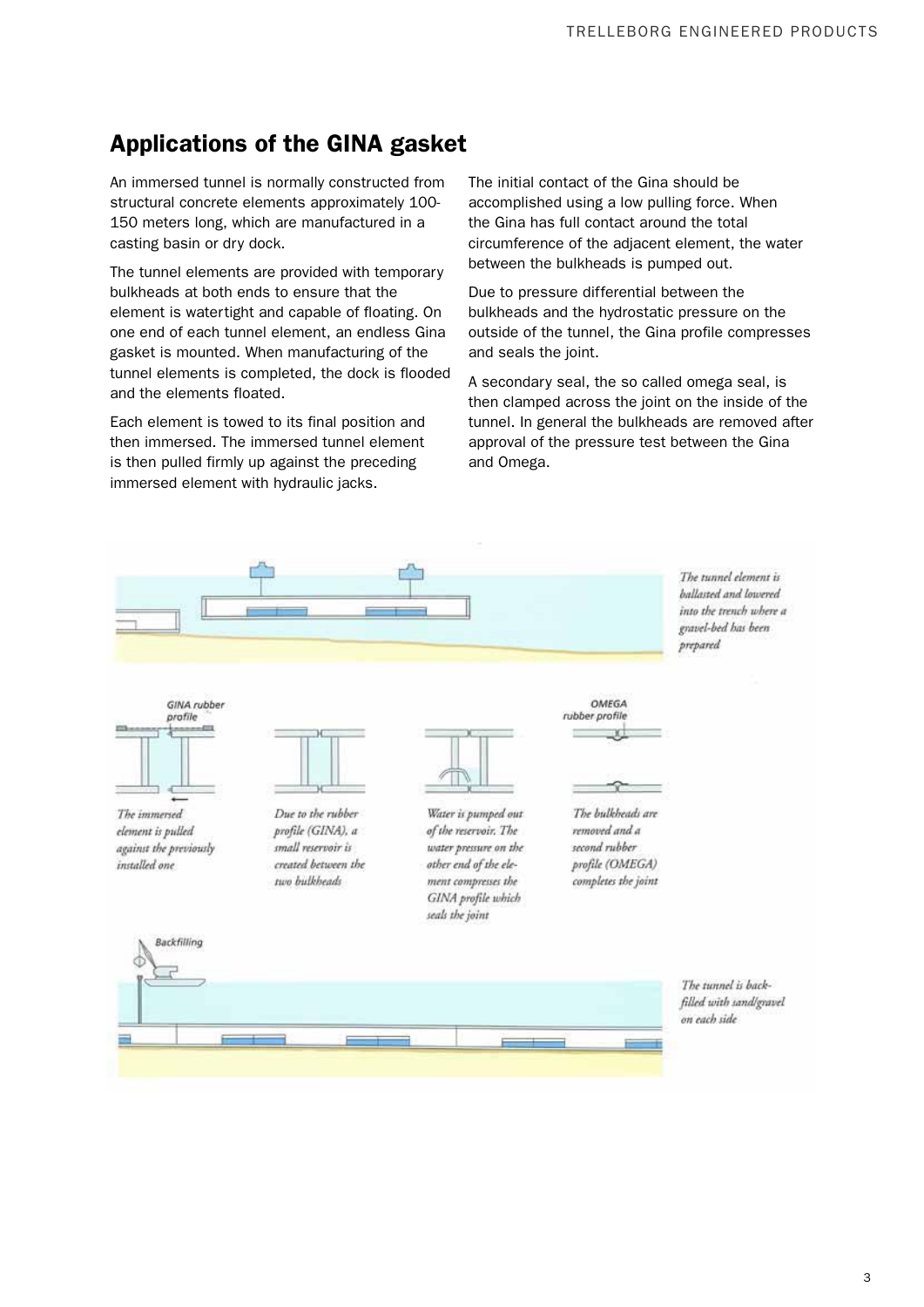# Design philosophy

This chapter presents the design philosophy for Gina gaskets. In order to select a Gina profile the following technical information is required:

- number of joints
- cross section size of steel mounting frames
- lengths of tunnel elements
- water depth at each joint
- tide variations
- specific weight of water
- all movements and gap variations of the joint in axial and lateral directions
- specific conditions for installation

In general Trelleborg is requested to assist in product selection.

## Design specification

The supplier of the Gina gasket needs to show by calculations based on the measured forcecompression curves that at all design water pressures, the selected Gina gasket satisfies following conditions within agreed safety limits:

- 1. transfer of the hydrostatic loads at high water level within the maximum compression capacity of the Gina profile;
- 2. sealing at all water levels for all joints, including the effect of gap variations due to variation in smoothness/flatness of the tunnel faces, rotation of immersed tunnel elements, creep and shrinkage of the concrete material and temperature effects;
- 3. calculation of the restoring moments to re-align misalignment of a tunnel element;
- 4. calculation of the proper functioning of the Gina gasket after re-alignment with respect to prevention of leakage at the gap opening side and prevention of overload at the gap closing side;
- 5. above mentioned sealing properties should incorporate the effect of relaxation on the rubber material of the seal over the tunnel life time period;
- 6. the Gina flange construction should be able to withstand additional loads without dislocation, due to shear of the compressed Gina gasket in case of differential tunnel settlement.

## Safety against leakage

The supplier should show by calculations, that during the total lifetime of the tunnel, the contact pressure between the Gina and tunnel face is sufficiently larger than the outside water pressure.

## Clamping system

The supplier should present calculations for the steel clamping system to show that all stresses and strains of steel clamps and bolts are within specified limits.

## Expected tunnel lifetime

For the expected tunnel lifetime period, often at least 100 years, the supplier should show the correct functioning of the Gina gasket system even at the end of this period, by incorporation of the effect of relaxation on the sealing properties.

In general Trelleborg is requested to assist in product selection.

## **Materials**

The Gina gasket is to be manufactured from a blend of SBR and NR rubber. This material should satisfy the material specifications, as valid at the time of production in the Trelleborg materials programme.

## Lifetime of materials

The supplier should show by material tests that the expected material lifetime of the rubber seal exceeds the tunnel lifetime by a considerable margin.

## Storage

Supplier should present storage instructions according to the international standard ISO 2230.

## Installation maual

The supplier should provide an installation manual to ensure proper installation of the Gina seal.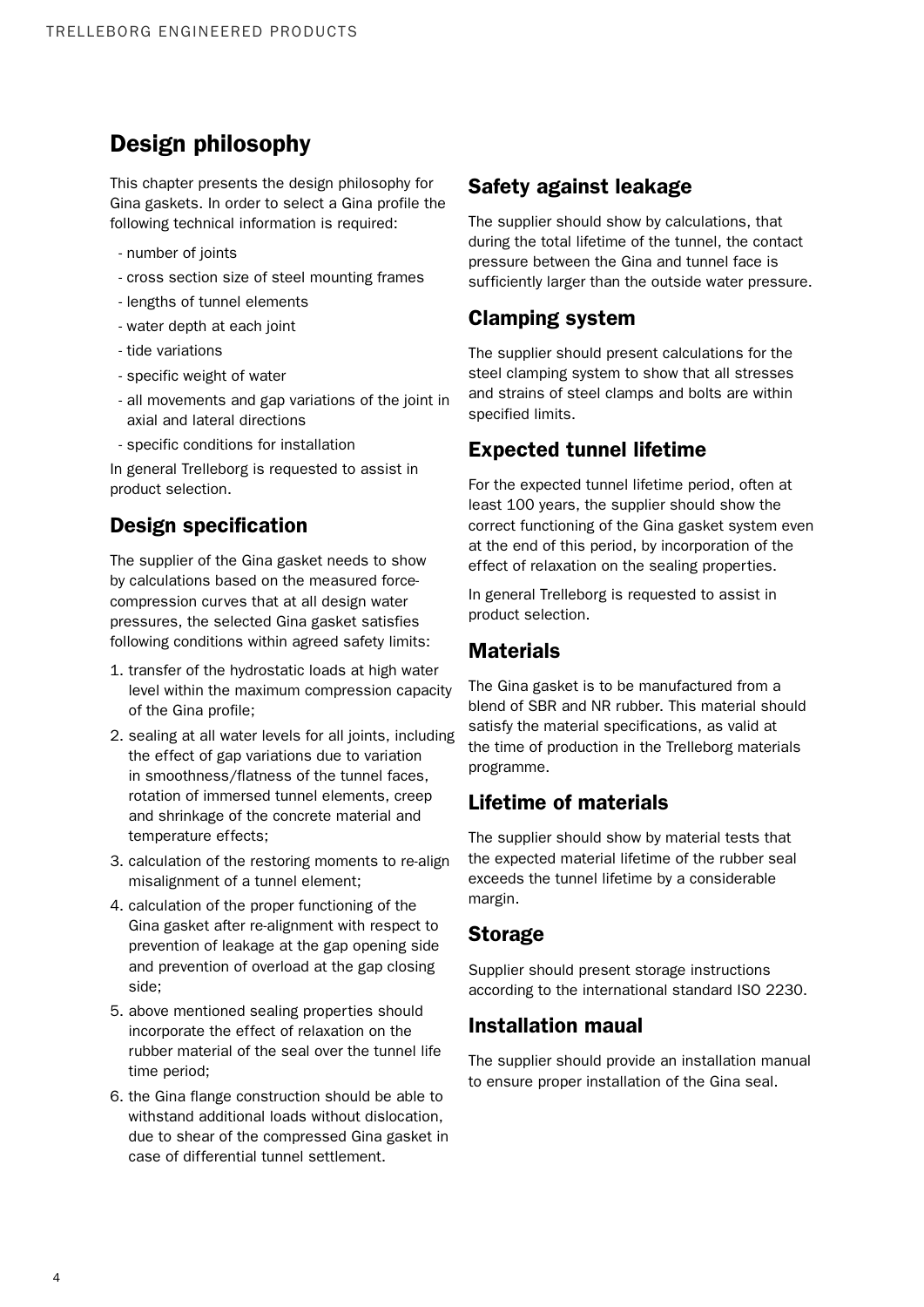## Quality assurance and control

During all facets of the production, all processes are monitored, checked and recorded in a Quality Plan according to Quality System Certification ISO9001 and Environmental System Certification ISO14001.

The monitored processes including mixing of the rubber compound, production fo the seal, vulcanisation of the straight and curved parts and the final fabrication stage when all elements are combined into the final seal.

Every seal is provided with a Material Certification and a Dimensional Cerficiation, issues by the Quality Department of Trelleborg.

#### **References**

The supplier should verify and demonstrate their capability to design and manufacture the required type of Gina seals by references for comparable tunnel projects.

## Product Range

Trelleborg Ridderkerk currently has 3 standard types of Gina gaskets, see table below.

Table: Standard range of Gina type

| <b>Type</b>    | <b>Drawing</b> | <b>Standard</b><br><b>Radius</b><br>(mm) | <b>Standard</b><br><b>corners</b><br>(degrees) | Weight<br>(kg/m) |
|----------------|----------------|------------------------------------------|------------------------------------------------|------------------|
| ETS-130-160    | AA4-96-4317    | 400                                      | 90 & 135                                       | 18.3             |
| ETS-180-220    | AA4-96-4318    | 500                                      | 90 & 135                                       | 34.9             |
| ETS-200-260 SN | AA4-96-4183 B  | 500                                      | 90 & 135                                       | 42.4             |

The gaskets are vulcanised in straight lengths to a max. of 12 m. Corner pieces are vulcanised to the required radius and/or angle. Each type of Gina gasket has a standard bending radius.

Radii other than the standard radii are possible, but are less economic. The total gasket is constructed from selected straight and curved elements by vulcanising the joints.

Besides these standard types Trelleborg has the capability to design and manufacture custom made solutions.

The selected rubber compound is normally a blend of NR (natural rubber) and SBR (styrenebutadiene rubber). The blend combines excellent mechanical properties with low water absorption and good resistance against chemical and bacteriological attack.

The selected rubber should match the required lifetime of the tunnel. The low values for relaxation, i.e. decrease in reaction force at constant deformation, of our compound, provides a desirable long-term behaviour of the sealing system.

# Clamping System

The gaskets are mounted on the ends tunnel using bolted clamping strips.

A typical design of the clamping system is given in appendix 6 for ETS 130-160 and in appendix 7 for ETS 180-220 and 200- 260 SN.

By request, we are able verify the dimensions of the clamping system for specific cases.

*Top corner of mounted Gina frame – Oresund tunnel*

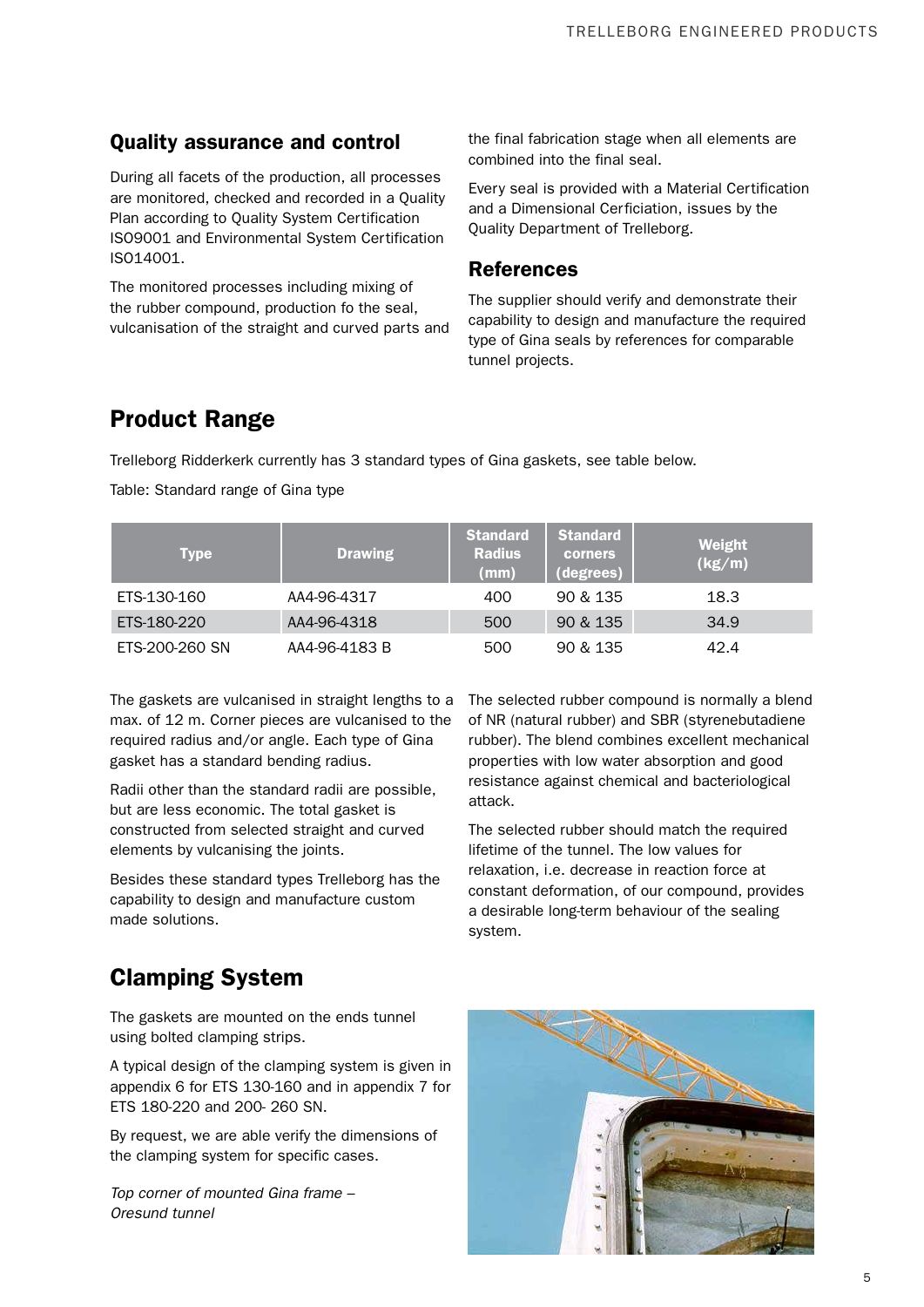## Storage, transport & installation

During storage it is important to prevent damage such as ozone cracking. Products damage may also occur during transport or unpacking. Trelleborg therefore is able to provide storage and transport procedures, which are based on an ISO specification.

In general a specially constructed hoisting beam is used to lift the Gina gasket into place. The gasket should be hung from the hoisting beam by a large number of nylon slings. Extra protection caps may

also be required to prevent damage to the relative soft nose section of the Gina profile.

The hoisting operation should be executed very carefully to prevent local damage and overloading of the seal due to its own weight. Trelleborg is able to provide an installation procedure and guidelines to ensure correct installation. Upon request, supervision of the installation may be carried out by a Trelleborg Ridderkerk specialist.



*Hoisting of Gina frame – Oresund tunnel*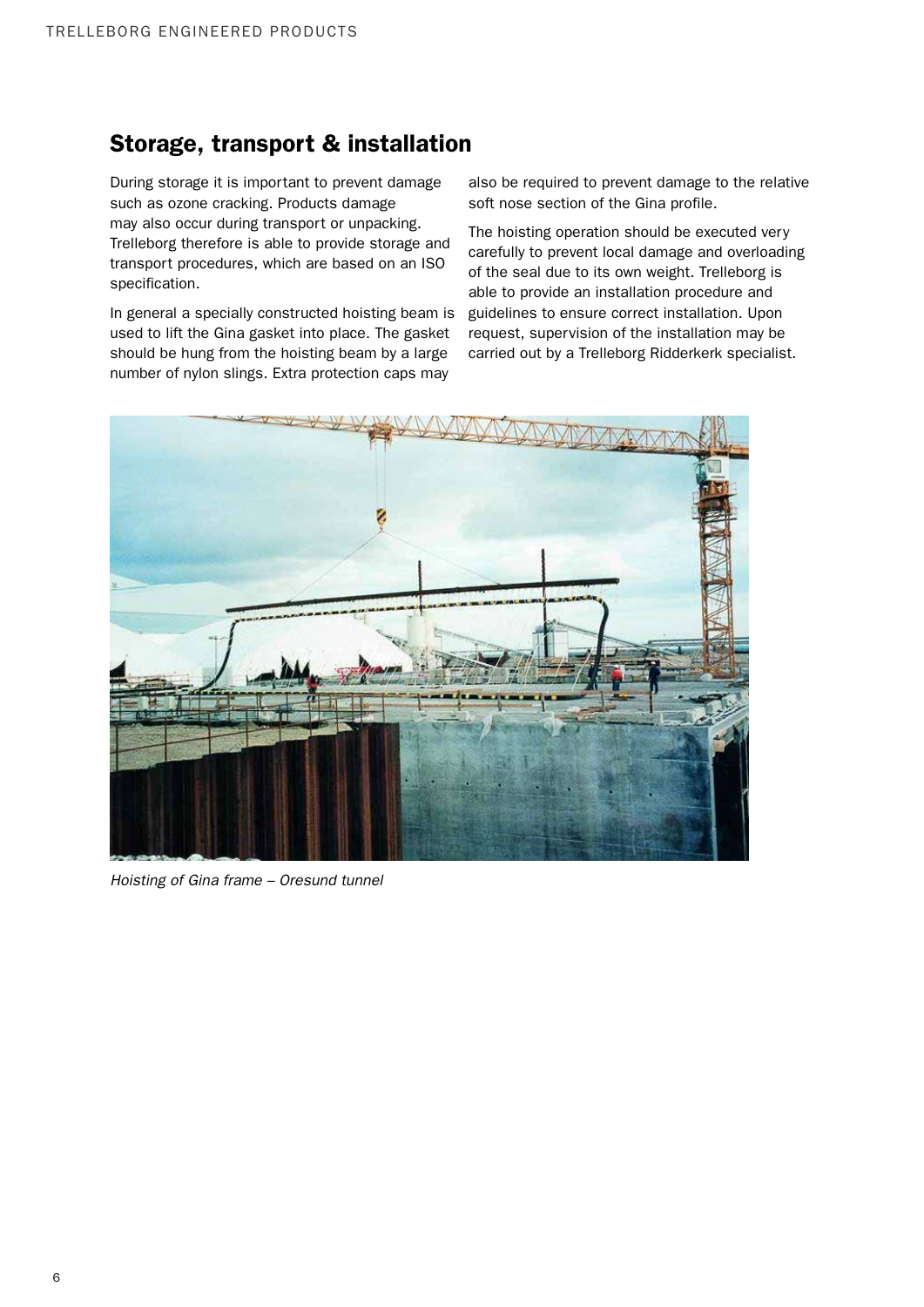## Policy quality, environment, safety and health

The policy of Trelleborg Bakker BV is to design, produce and deliver rubber products which are in accordance with the customers' requests, needs and expectations.

The starting point of our policy is the Trelleborg Group policy statement 'Code of Conduct' on our website www.trelleborg.com.

During the development of products and processes the environment, safety and health are integral to the process.

Trelleborg is using an integrated management system which complies to international standards such as ISO 9001, ISO 14001 and SCC\*\*.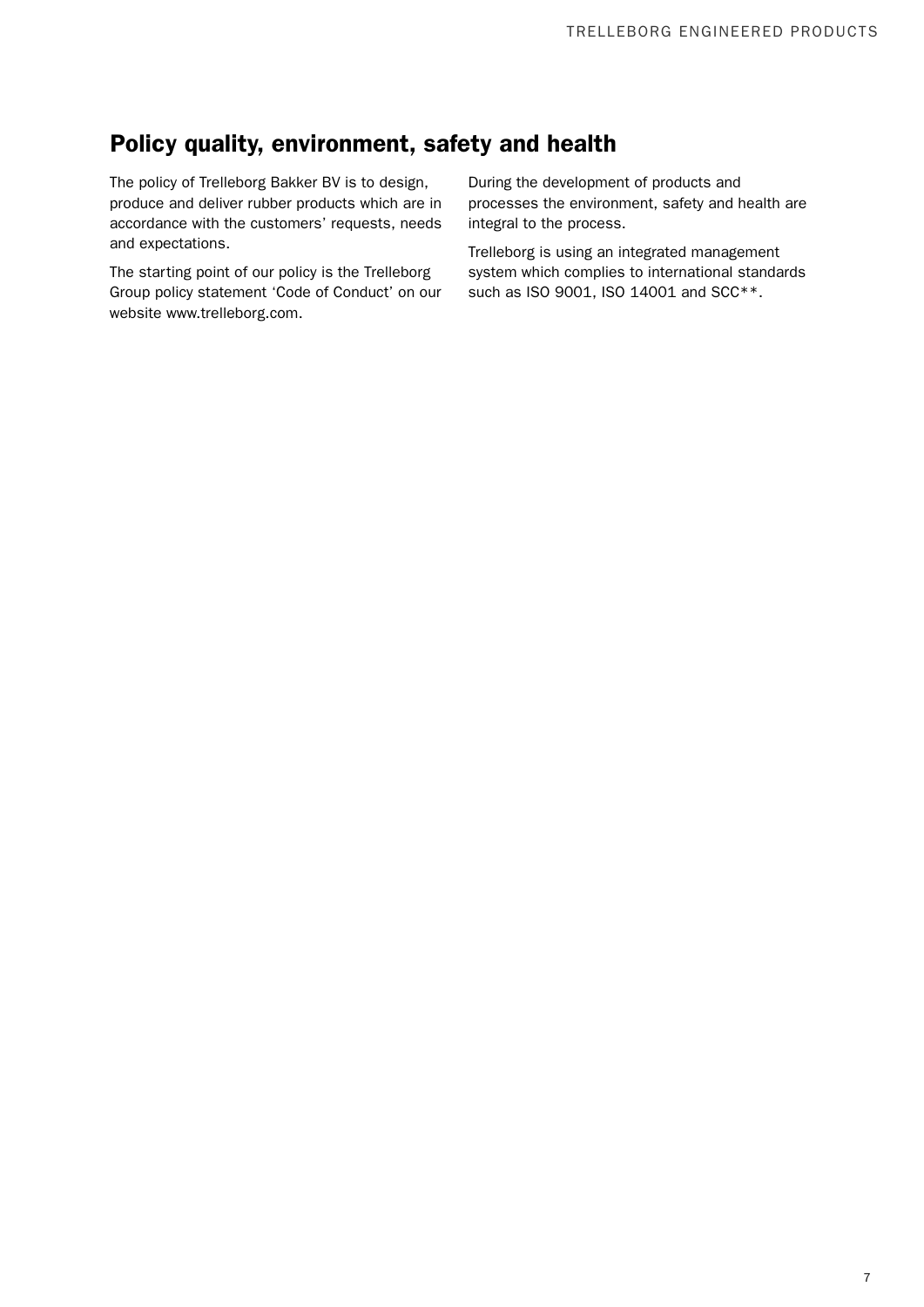# Appendix 1. Reference list Gina profiles

| Project                    | Location       |  |  |
|----------------------------|----------------|--|--|
| Barrage Bou                | Algeria        |  |  |
| Kennedy Tunnel             | Belgium        |  |  |
| <b>Rupel Tunnel</b>        | Belgium        |  |  |
| Barrage de L'eau d'Heure   | Belgium        |  |  |
| Liefkenshoektunnel         | Belgium        |  |  |
| <b>Welland Tunnel</b>      | Canada         |  |  |
| Guangzhou Tunnel           | China          |  |  |
| Ningbo Tunnel              | China          |  |  |
| Changhong Tunnel           | China          |  |  |
| <b>Taihe Road Tunnel</b>   | China          |  |  |
| Lim Fjord Tunnel           | Denmark        |  |  |
| <b>Gulborgsund Tunnel</b>  | <b>Denmark</b> |  |  |
| Oresund Tunnel             | Denmark-Sweden |  |  |
| <b>Tunnel Marseille</b>    | France         |  |  |
| <b>Bastia Tunnel</b>       | France         |  |  |
| <b>Meteor Tunnel</b>       | France         |  |  |
| Elbe Tunnel                | Germany        |  |  |
| Minden Tunnel              | Germany        |  |  |
| Kernkraftwerk Isar         | Tunnel         |  |  |
| Kernkraftwerk Emsland      | Germany        |  |  |
| Kernkfraftwerk Neckar      | Germany        |  |  |
| Schwedeck Sea Remova       | Germany        |  |  |
| Warnowquerung Tunnel       | Germany        |  |  |
| <b>Aktio Preveza</b>       | Greece         |  |  |
| <b>Massed Transitunnel</b> | Hong Kong      |  |  |
| <b>Advance Tunnel</b>      | Hong Kong      |  |  |
| Cooling Water Tunnel NPW   | Iran           |  |  |
| <b>Bakar Tunnel</b>        | Iran           |  |  |
| Cork Tunnel                | Ireland        |  |  |
| Keihin Tunnel              | Japan          |  |  |
| Nippon Kokan Tunnel        | Japan          |  |  |
| Underground                | Netherlands    |  |  |
| Coentunnel                 | Netherlands    |  |  |
| <b>IJ-Tunnel</b>           | Netherlands    |  |  |
| Hemspoortunnel             | Netherlands    |  |  |
| Kiltunnel                  | Netherlands    |  |  |
| Vlaketunnel                | Netherlands    |  |  |
| Heinenoordtunnel           | Netherlands    |  |  |
| Drechtunnel                | Netherlands    |  |  |
| Beneluxtunnel              | Netherlands    |  |  |
| Tunnel for pipes           | Netherlands    |  |  |
| Spijkenisse Tunnel         | Netherlands    |  |  |
| Buiten-IJ-Tunnel           | Netherlands    |  |  |
| Wilemsspoortunnel          | Netherlands    |  |  |
| <b>Aquaduct Grouw</b>      | Netherlands    |  |  |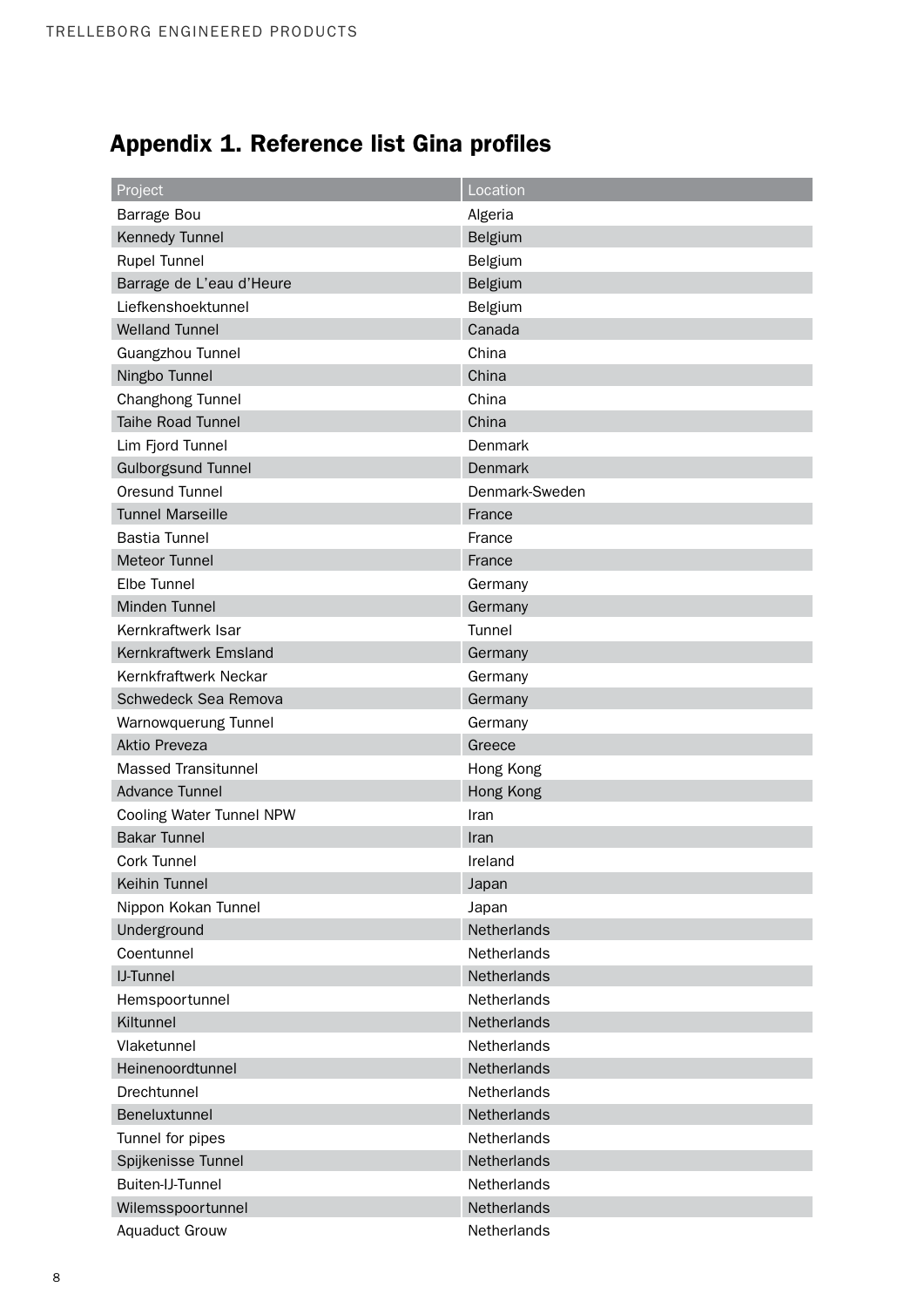| Project                          | Location           |  |  |
|----------------------------------|--------------------|--|--|
| Aquaducht Gaag                   | Netherlands        |  |  |
| Schipholteunnel                  | Netherlands        |  |  |
| Coolhaventunnel                  | <b>Netherlands</b> |  |  |
| Tunnel de Noord                  | Netherlands        |  |  |
| Wijkertunnel                     | <b>Netherlands</b> |  |  |
| <b>Piet Heintunnel</b>           | <b>Netherlands</b> |  |  |
| Second Beneluxtunnel             | <b>Netherlands</b> |  |  |
| Calandtunnel                     | <b>Netherlands</b> |  |  |
| <b>HSL Tunnel Oude Maas</b>      | <b>Netherlands</b> |  |  |
| <b>HSL Tunnel Dordtse Kil</b>    | <b>Netherlands</b> |  |  |
| AL-Koh-Bar Tunnel                | Saudi Arabia       |  |  |
| Pulau Seraya Tunnel              | Singapore          |  |  |
| Tuas Bay Tunnel                  | Singapore          |  |  |
| Metro Bilbao                     | Spain              |  |  |
| Koahsiung Cross-harbour Tunnel   | Taiwan             |  |  |
| Cooling water tunnel Common Peel | United Kingdom     |  |  |
| Conway Tunnel                    | United Kingdom     |  |  |
| Medway Tunnel                    | United Kingdom     |  |  |
| <b>Boston Harbour Tunnel</b>     | <b>USA</b>         |  |  |
| Fort Point Tunnel                | <b>USA</b>         |  |  |
| South Boston Piers Transitway    | <b>USA</b>         |  |  |
| Tunnel Leningrad                 | Russia             |  |  |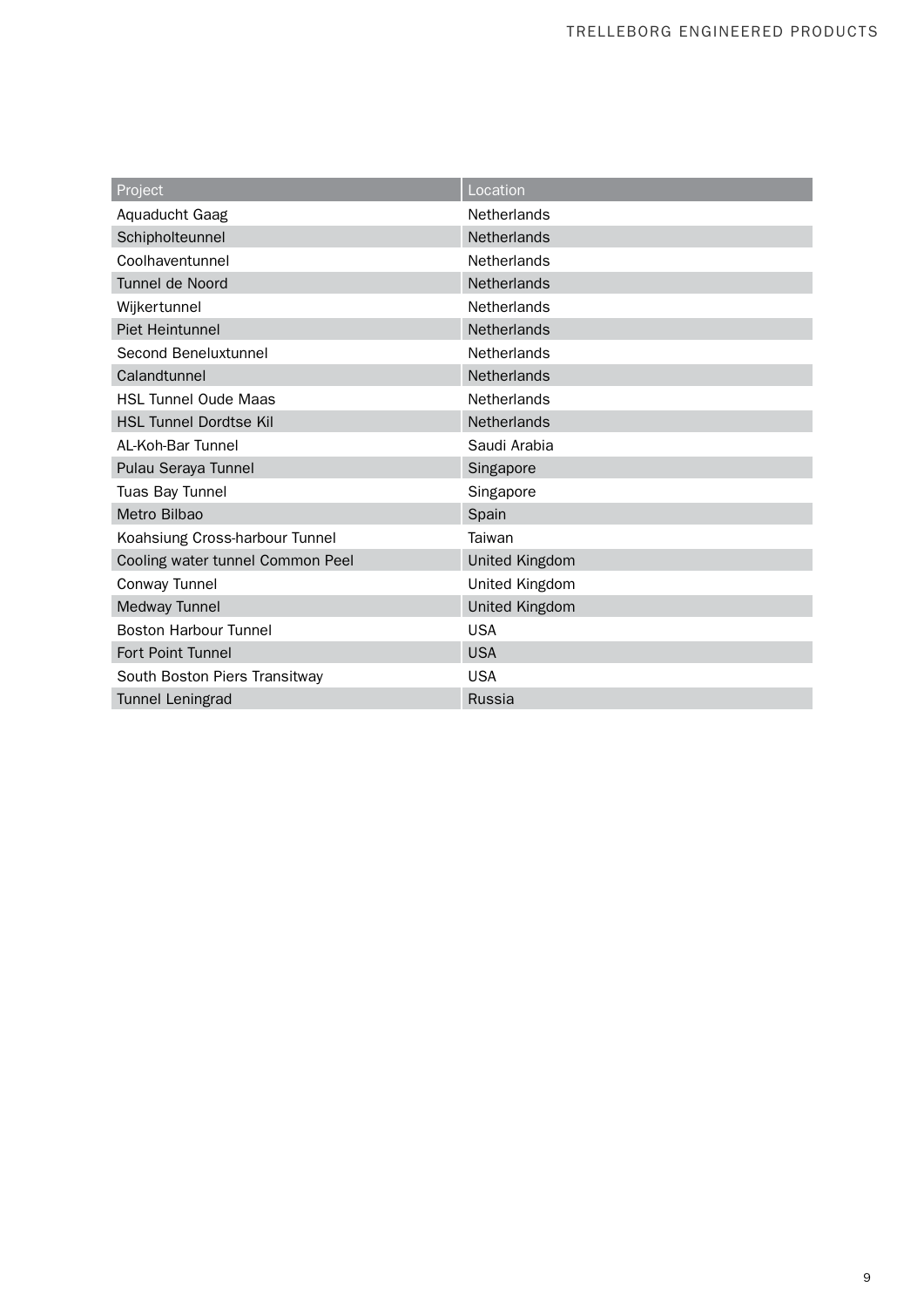

# Appendix 2. Reference list GINA profiles *Appendix 1. Gina gasket mounted to the tunnel end*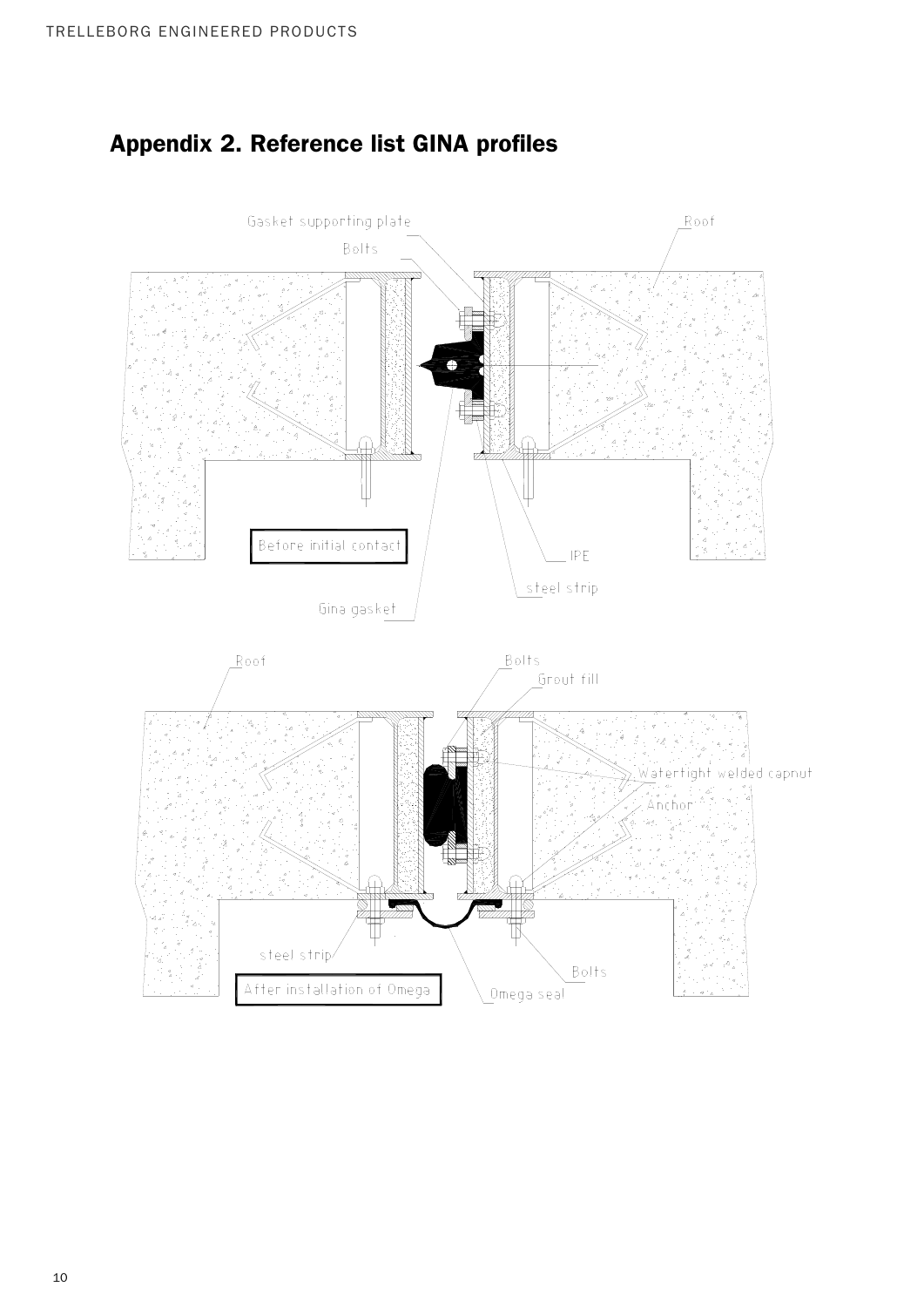



*Appendix 3. GINA-profile: ETS 180-220* Appendix 4. GINA-profile: ETS 180-220

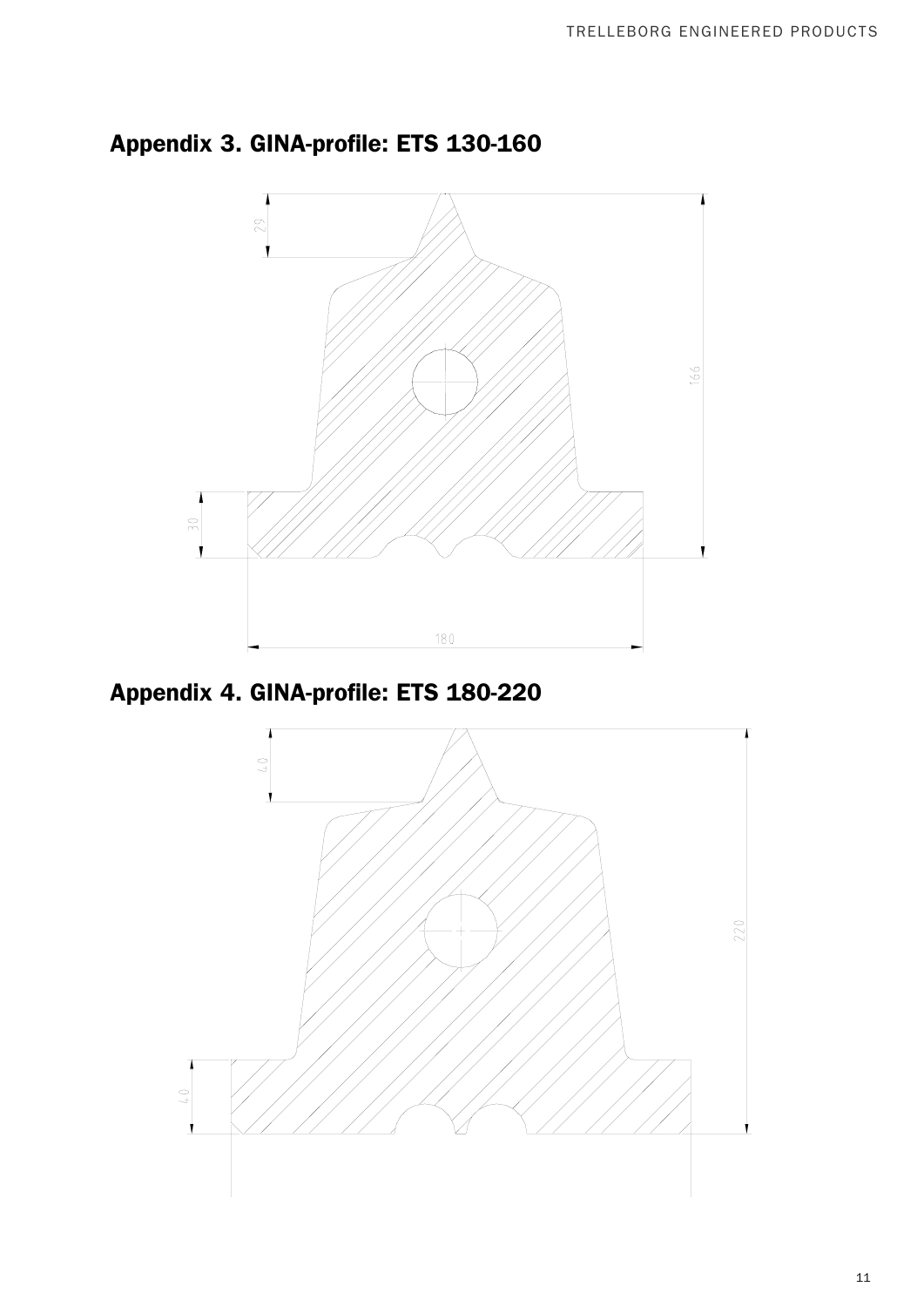# *Appendix 4. GINA-profile: ETS 200-260-SN* Appendix 5. GINA-profile: ETS 200-260-SN

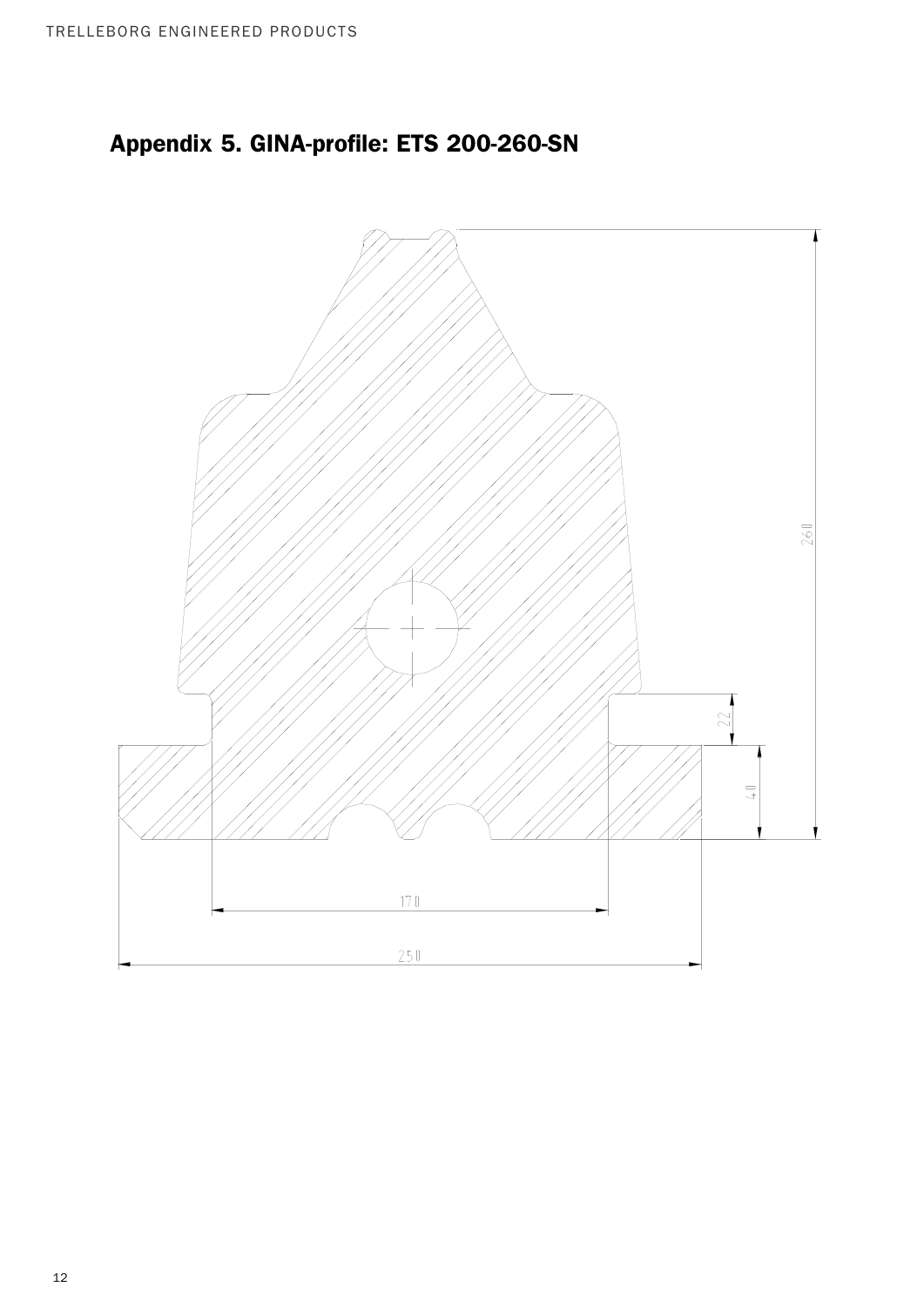

# *Appendix 5. Typical clamping system ETS 130-160* Appendix 6. Typical clamping system ETS 130-160



Corner 135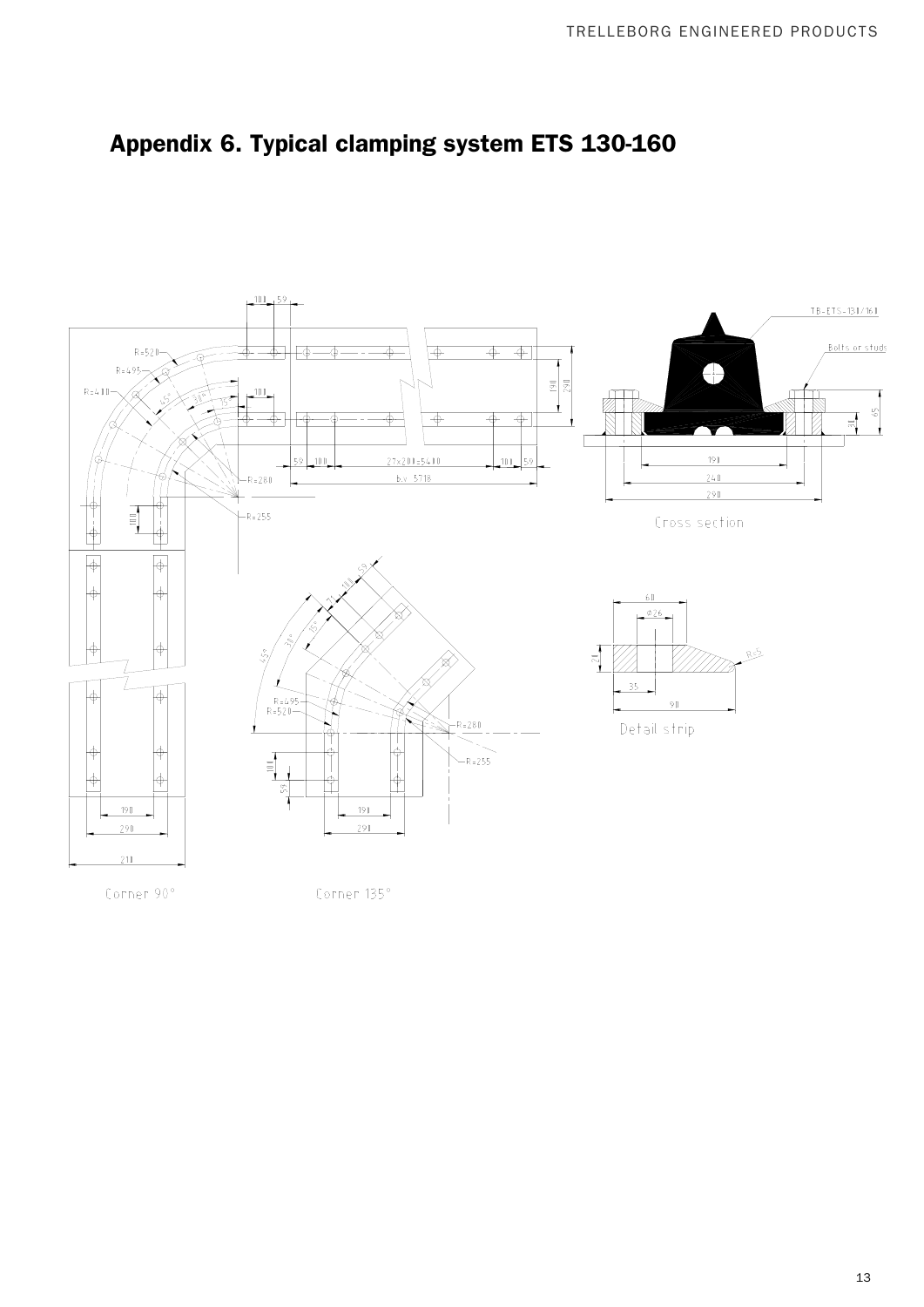

# *Appendix 6. Typical clamping system ETS 180-200 & ETS 200-260 SN* Appendix 7. Typical clamping system ETS 180-200 & ETS 200- 260 SN